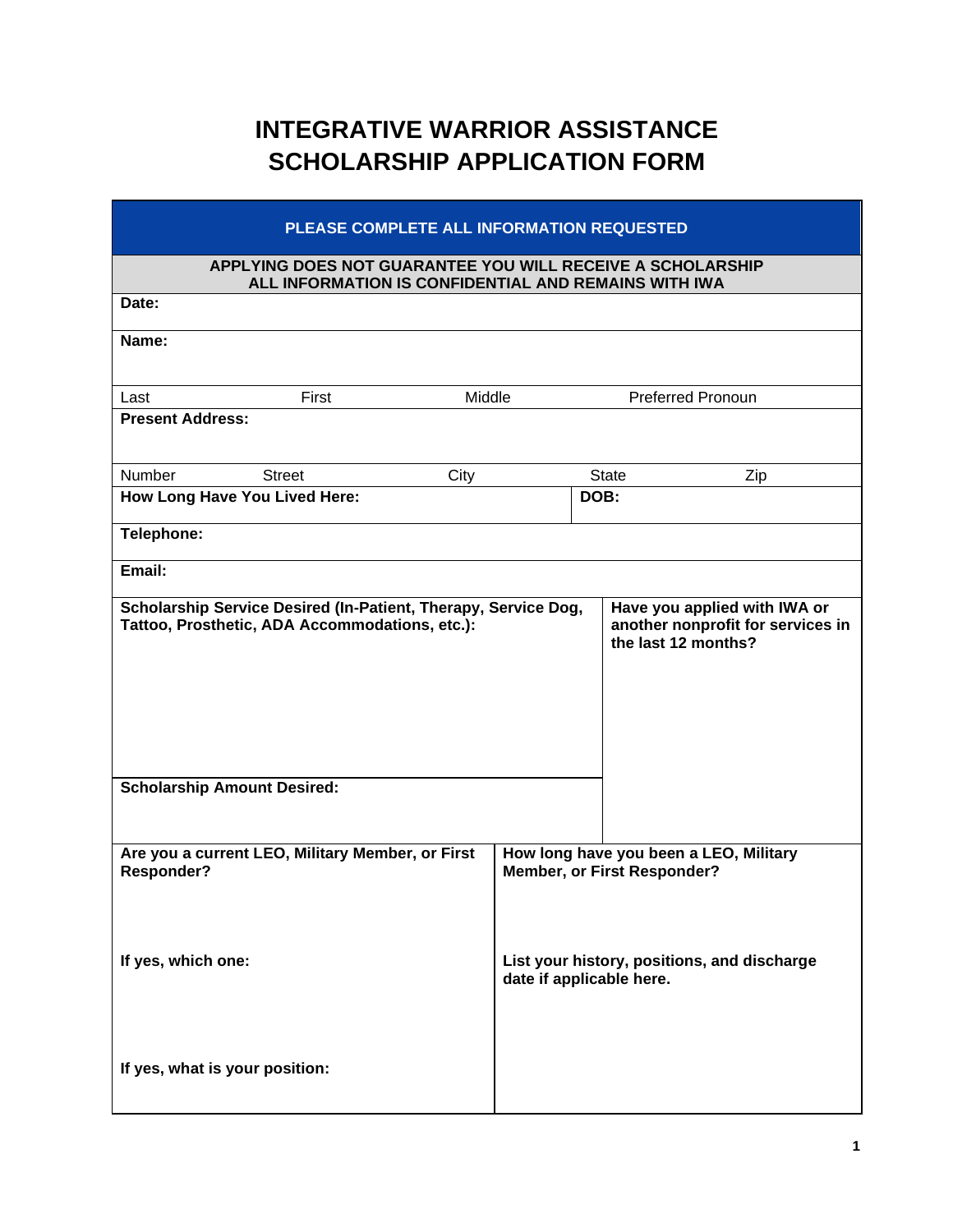**When are you available for an interview with our Scholarship Committee?**

**Are you currently receiving any type of mental health services?**

**Why do you need this Scholarship and how will the services you request benefit you?** 

**You can list your reasons here or email a video of yourself to [warriorassistance@gmail.com.](mailto:warriorassistance@gmail.com) Written or oral reasons are acceptable dependent on your comfort level. If you need assistance please email us or call the office.**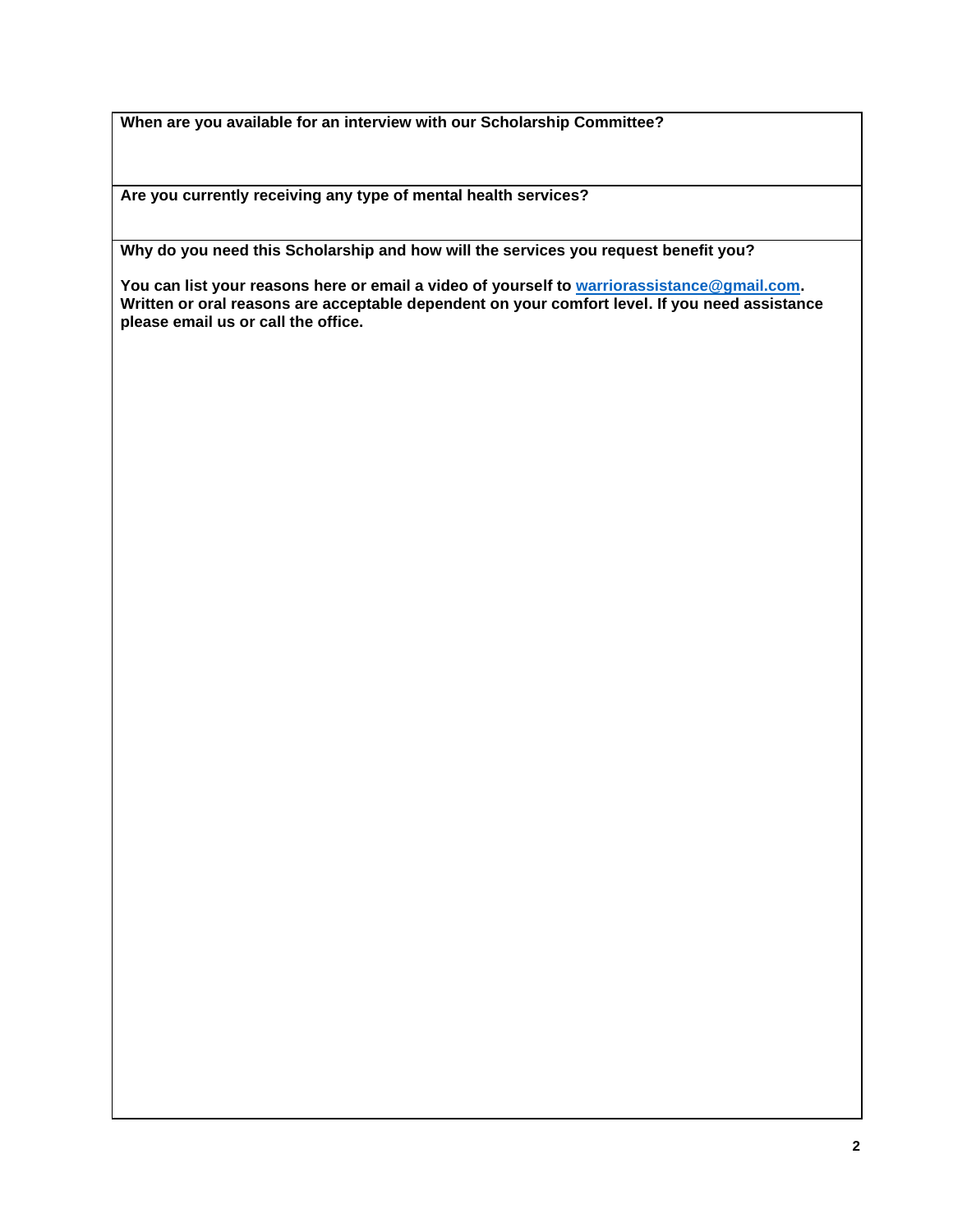| What is your current household size?                                                                                                                                                                                                                                                                              |      |                                 |                                              |  |
|-------------------------------------------------------------------------------------------------------------------------------------------------------------------------------------------------------------------------------------------------------------------------------------------------------------------|------|---------------------------------|----------------------------------------------|--|
| What is your current household income?                                                                                                                                                                                                                                                                            |      |                                 |                                              |  |
| Will you be willing to sign a HIPPA release in the event you are selected to receive a scholarship<br>so we can coordinate with the Organization on your behalf?                                                                                                                                                  |      |                                 |                                              |  |
|                                                                                                                                                                                                                                                                                                                   |      |                                 |                                              |  |
| <b>IWA USE ONLY</b>                                                                                                                                                                                                                                                                                               |      |                                 |                                              |  |
| <b>Application</b><br>$\Box$ Yes<br>$\square$ No<br>Date                                                                                                                                                                                                                                                          | Date | Statement □ Yes<br>$\square$ No | Interview $\Box$ Yes<br>$\square$ No<br>Date |  |
| <b>Other Notes:</b>                                                                                                                                                                                                                                                                                               |      |                                 |                                              |  |
| Please list two personal references that you are comfortable with us contacting should you<br>progress in the Application Process. We will not reveal any confidential mental health information<br>without your express consent.                                                                                 |      |                                 |                                              |  |
| Name:                                                                                                                                                                                                                                                                                                             |      | Name:                           |                                              |  |
| <b>Relationship:</b>                                                                                                                                                                                                                                                                                              |      | <b>Relationship:</b>            |                                              |  |
| Email:                                                                                                                                                                                                                                                                                                            |      | Email:                          |                                              |  |
| <b>Phone Number:</b>                                                                                                                                                                                                                                                                                              |      | <b>Phone Number:</b>            |                                              |  |
| Years Known:                                                                                                                                                                                                                                                                                                      |      | <b>Years Known:</b>             |                                              |  |
| An application form sometimes makes it difficult for an individual to adequately summarize a<br>complete background or request.<br>Use the space below or write on the back of this application to add any additional information<br>necessary to describe why you feel you should receive a scholarship from IWA |      |                                 |                                              |  |
|                                                                                                                                                                                                                                                                                                                   |      |                                 |                                              |  |
|                                                                                                                                                                                                                                                                                                                   |      |                                 |                                              |  |
|                                                                                                                                                                                                                                                                                                                   |      |                                 |                                              |  |
|                                                                                                                                                                                                                                                                                                                   |      |                                 |                                              |  |
|                                                                                                                                                                                                                                                                                                                   |      |                                 |                                              |  |
|                                                                                                                                                                                                                                                                                                                   |      |                                 |                                              |  |